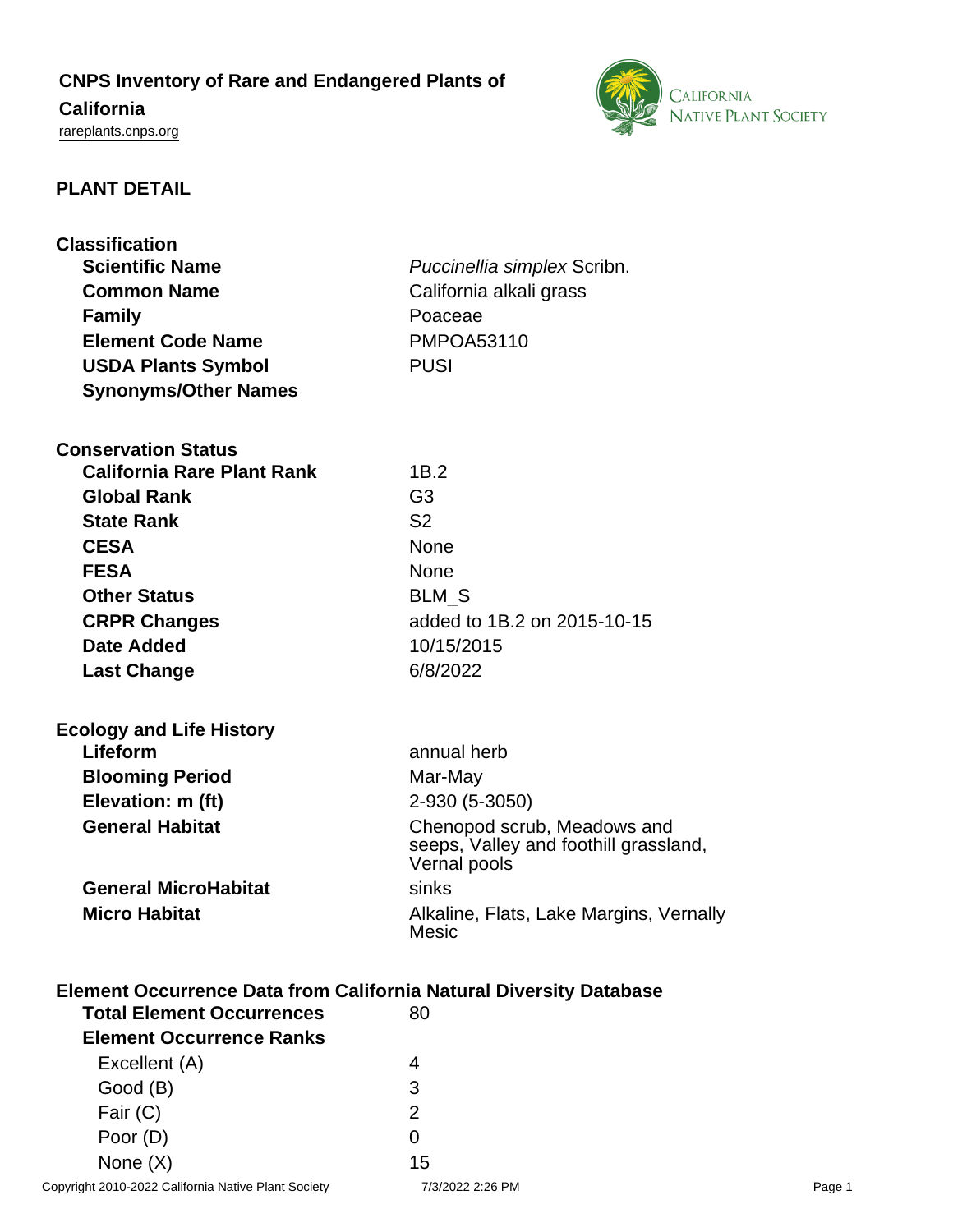| Unknown (U)                |    |
|----------------------------|----|
| <b>Occurrence Status</b>   |    |
| Historical, $> 20$ years   | 58 |
| Recent, $<$ 20 years       | 22 |
| <b>Presence</b>            |    |
| <b>Presumed Extant</b>     | 65 |
| <b>Possibly Extirpated</b> | 10 |
| <b>Presumed Extirpated</b> | 5  |
|                            |    |

#### **Location**

**CA Endemic** No

### **Counties**

Alameda (ALA), Butte (BUT), Colusa (COL), Contra Costa (CCA), Fresno (FRE), Glenn (GLE), Kern (KRN), Kings (KNG)\*, Lake (LAK), Los Angeles (LAX), Madera (MAD), Merced (MER), Napa (NAP), San Bernardino (SBD), San Luis Obispo (SLO), Santa Clara (SCL), Santa Cruz (SCR), Solano (SOL), Stanislaus (STA), Tulare (TUL), Yolo (YOL)

#### **States**

California (CA), Utah (UT)

#### **Quads**

Altamont (3712166), Arbuckle (3912211), Arena (3712036), Bonita Ranch (3612082), Byron Hot Springs (3712176), Cairns Corner (3611922), Calistoga (3812255), Chittenden (3612185), Cholame Valley (3512073), Clifton Court Forebay (3712175), Colusa (3912221), Crevison Peak (3712122), Crows Landing (3712141), Davis (3812156), Denverton (3812128), Dozier (3812137), Eldorado Bend (3812177), Elmira (3812138), Fairfield South (3812221), Firebaugh NE (3612083), Goshen (3611934), Gravelly Ford (3612072), Grays Bend (3812166), Guernsey (3611926), Hanford (3611936), Hatch (3712048), Helm (3612051)\*, Jamesan (3612062), Kerman (3612061)\*, La Costa Valley (3712157), Lake Isabella North (3511864), Lake Isabella South (3511854), Logandale (3912242), Lokern (3511945), Los Banos (3712017), Los Banos Valley (3612181), Lost Hills (3511956), Lost Hills NE (3511965), Lucerne Valley (3411648), Madison (3812168), Merritt (3812157)\*, Milpitas (3712148), Monson (3611943), Mud Hills (3511711), Ortigalita Peak NW (3612088), Pennington (3912137), Plainsburg (3712023), Redman (3411778), Remnoy (3611935)\*, Reward (3511936), Ripon (3712162), Riverdale (3611947), Rosamond Lake (3411871), Saxon (3812146)\*, Stonyford (3912245), Stratford (3611927), Tassajara (3712177), Taylor Weir (3611914), Traver (3611944), Weed Patch (3511828)\*, West Elk Hills (3511935), Westley (3712152), Wilbur Springs (3912214), Williams (3912222), Woodland (3812167)\*

#### **Notes**

Definitions of codes preceding a county and/or quad:

\* Presumed extirpated

(\*) Possibly extirpated

Species may be present in other areas where conditions are favorable. These data should NOT be substituted for pre-project review or for on-site surveys.

# **General Notes**